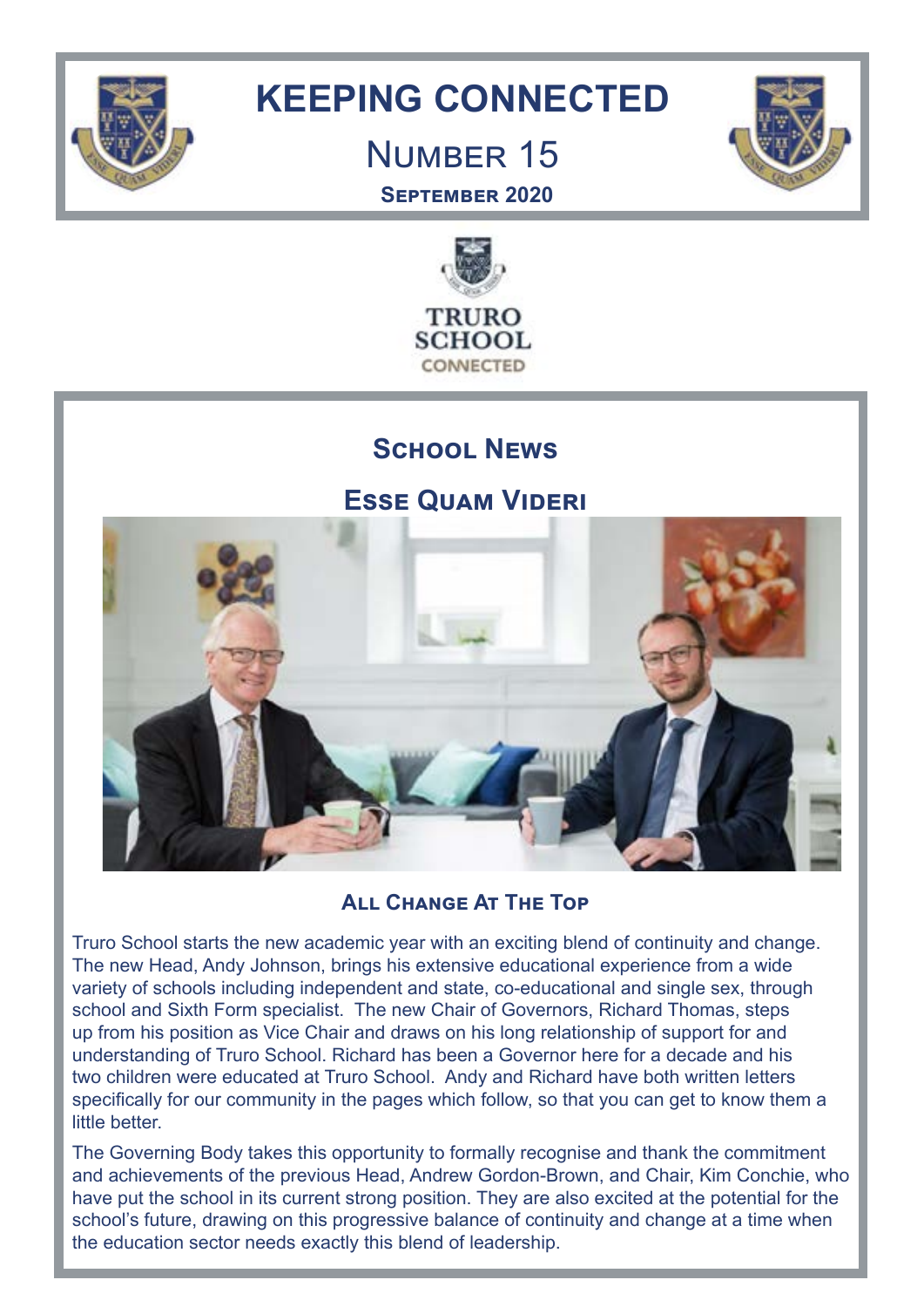## **Dear Old Truronians**



First and foremost, I am writing to introduce myself to you as the new Head of Truro School – a school that I know holds a special place in your lives, and which now also does in mine. I am thrilled to have both the privilege and responsibility of this role and am excited about the future of the School. I want to start by thanking the Foundation and the Association for their financial and wider contributions of support that continue to help us navigate the choppy seas we currently face because of the pandemic.

Your collective generosity and goodwill have certainly helped some families keep their children in our School. More than that, the investments of compassion that we make now, that are fully in tune with our Methodist ethos, will bring social, developmental and educational dividends both for the children and the School in the future. Thank you. I would also like to take this opportunity to thank my predecessor, Andrew Gordon-Brown, and his family, for their service to the School. Andrew was immensely supportive of me as I prepared for this post. He is now the new Headmaster of Kingswood School in Bath, and so remains part of the wider MIST family of schools.

I am sorry that we are not able to proceed with many of the usual alumni events in the current climate, including most recently the annual former pupils' dinner. I am sure that we will make up for lost time as soon as we can, including consideration of new events. One event that the School will be hosting this academic year is a celebration of the life and legacy of our former Headmaster, Guy Dodd. We had initially hoped to host this event in October, but with the latest government announcement, and with the support of Guy's family, we have decided to delay our planning until we can be confident the event can be the kind of celebration Guy deserves. More details will follow in due course.

You will have seen that education has hardly been out of the headlines this summer. Our GCSE and A Level pupils eventually received the outcomes they deserved and our School leavers move forwards with honour as your fellow Old Truronians to an array of exciting destinations. Impressive as the Oxbridge and Medical School outcomes are, it is the diversity of destinations and ambitions fulfilled that reflects the School's breadth of talent, and mission to nurture individuals who learn how to be the best of themselves with confidence, in tune with our motto.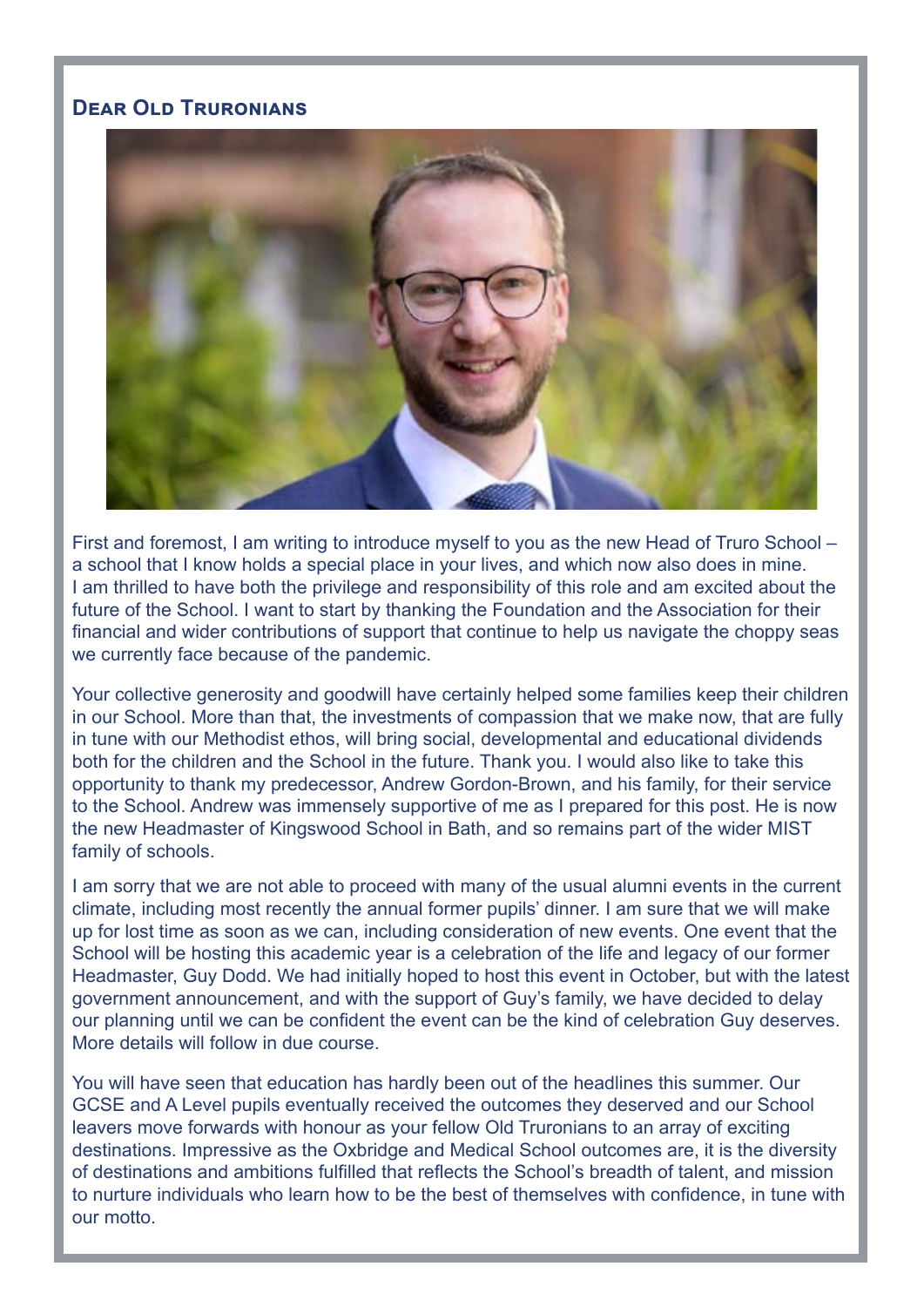The new academic year has started well. Our planning for a Covid-safe environment for pupils and staff alike has been ongoing and agile in the face of evolving guidance, and responsive to the needs and feedback of our stakeholders. We wrote to current and prospective parents in June, again in early August, and just before the start of term in order to outline our plans to minimise risk to pupils and staff alike. We have also set up a Covid Steering Group that meets weekly to review our situation and the latest updates, locally and nationally.

We have chosen to err on the side of caution as the new term begins, but as much as the pandemic has created anxieties, it has also brought the community together positively to collaborate and meet this challenge. This is to the immense credit of pupils, staff, and the wider Truro family. It is an absolute joy and delight to see the School full of children once again. I am confident that the spirit and ethos of this School will triumph over this latest challenge in its proud history, just as it has over those in the past.

I recorded a video message for parents at the start of term in which I introduced myself and focused on more than just the current climate of pandemic risk management. As you know, perhaps more than others, this is a great School that is more important and more dynamic than the pandemic. There is a link to that video **[HERE.](https://www.truroschool.com/latest-news/a-video-welcome-from-andy-johnson/)**

Finally, for my own part, my family and I are thrilled to be in Cornwall. We are settling into our new home, which, with a five-year-old and a two-year-old, is a constantly and entertainingly interrupted process! Both Pamela and I have positive existing relationships with Cornwall ourselves, and it is lovely now to be residents of this great County and champions of all it has to offer.

I look forward to meeting as many of you as possible in person, as soon as that becomes practical.

With very best wishes to you all,

#### **Andy Johnson Head**

#### **Esse Quam Videri**

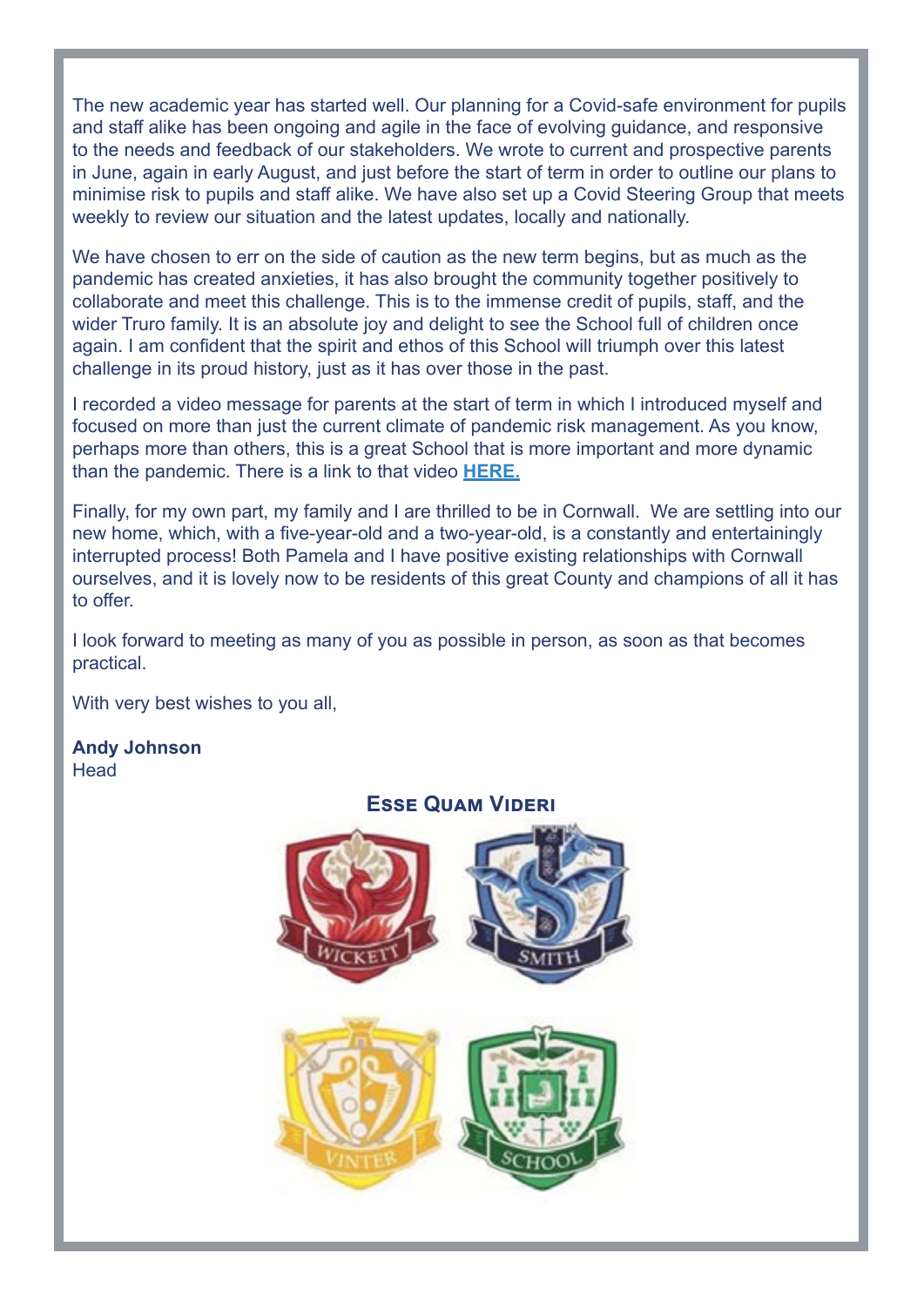#### **Richard Thomas BSc MRICS RICS Dip Arb**

#### **Chair of Governors**

In line with a London bus, when one comes along another follows shortly afterwards. We as a school are proud to have a new Head in Andy Johnson, and we also have a new Chair of Governors in myself.

It is a pleasure to be elected Chair of the Governing Body of the school and to take over from Kim Conchie who has led the board with expertise over the last seven years.

I have been a governor of the school since 2012 and originally became involved because of my desire to put something back into Cornish society having earned my living from it for many years. As a Chartered Building Surveyor, my professional background is in estates and property and I have been pleased to assist Truro School in many of their capital projects over the years.

Both of our children were educated at Truro School and have benefitted from the breadth of education and experience of life that the school can give. Our daughter Milly was at the school for the Sixth Form while Patrick attended from age 3 – 18. I have been married to Sara for 28 years and this week she starts a Fine Art degree at Falmouth University. We are both taking up senior roles in education at the same time!



I was brought up in Altrincham, Cheshire, attending Altrincham Grammar School before obtaining a Bachelor of Science Degree in Building Surveying at Leicester. I started my surveying career with Strutt and Parker in London before moving to Cornwall in 1983. I established my own practice, now RTP Surveyors, in 1986. I have managed and overseen the growth of this practice into the largest independent firm of Chartered Building Surveyors in the County with offices in Falmouth and Bodmin. I sold my interest in the practice in 2018 and remain a consultant to the firm.

I retain a strong interest in building surveying and estates and sit on the Methodist Independent Schools Trust Property Committee as well as the Place Shaping Board for Falmouth. I am especially interested in local matters and am Chair of the Falmouth Business Improvement District. Until its closure in 2019 I served as Vice Chair on Sita Cornwall Trust, who as a grant funding body, donated over £13m to community and heritage projects in the County funded by monies raised through Community Landfill Tax charges.

I am a qualified arbitrator and my professional work in a consultancy capacity is generally in expert witness, mediation and building pathology.

My leisure pursuits involve generally keeping fit, photography, cricket, and playing the saxophone badly.

I very much look forward to leading the Governing Body in the next chapter of life in Truro School and would welcome your contact in whatever capacity.

#### **Richard Thomas**

Chair of Governors & Old Truronian Parent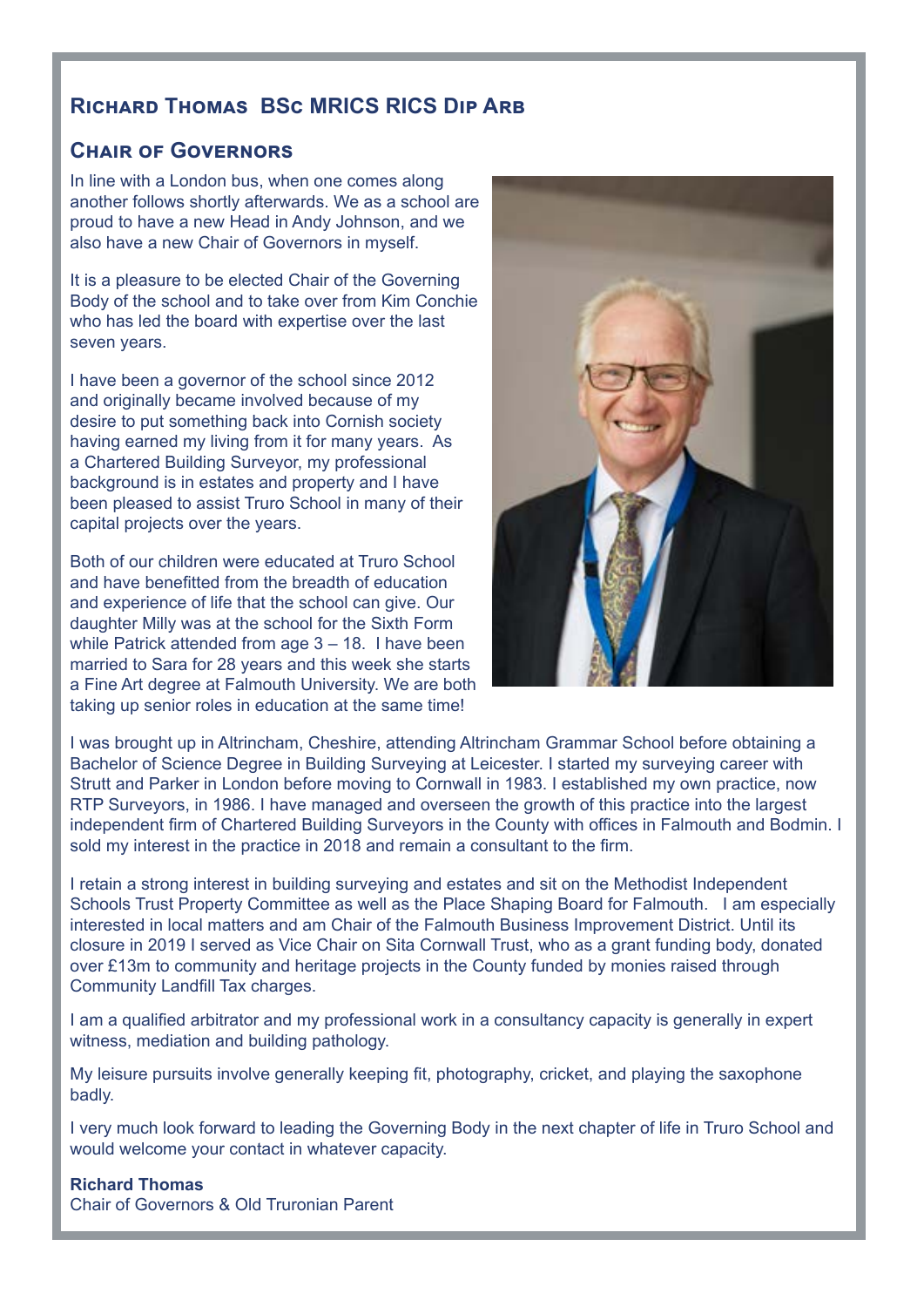## **Old Truronian [Memories](http://Memories - Gregory James CO65  “Toto ouvre la porte.” Hooked by this first sentence I learnt in a fo)**

#### **[Retired Hong Kong University Professor Gregory James, CO65, looks](http://Memories - Gregory James CO65  “Toto ouvre la porte.” Hooked by this first sentence I learnt in a fo)  [back fondly on his time at Truro School and Watson Weeks, his favourite](http://Memories - Gregory James CO65  “Toto ouvre la porte.” Hooked by this first sentence I learnt in a fo)  [teacher.](http://Memories - Gregory James CO65  “Toto ouvre la porte.” Hooked by this first sentence I learnt in a fo)**

["Toto ouvre la porte." Hooked by my first sentence](http://Memories - Gregory James CO65  “Toto ouvre la porte.” Hooked by this first sentence I learnt in a fo)  [I learnt in a foreign language, as an 11+ entrant in](http://Memories - Gregory James CO65  “Toto ouvre la porte.” Hooked by this first sentence I learnt in a fo)  'Loopy' **Lauprêtre's** [class, through the linguistic](http://Memories - Gregory James CO65  “Toto ouvre la porte.” Hooked by this first sentence I learnt in a fo)  [door I leapt, into an all-male world of surnames only,](http://Memories - Gregory James CO65  “Toto ouvre la porte.” Hooked by this first sentence I learnt in a fo)  [addressed by masters cloaked in raven-black gowns](http://Memories - Gregory James CO65  “Toto ouvre la porte.” Hooked by this first sentence I learnt in a fo)  [embroidered and sleeved strictly according to each](http://Memories - Gregory James CO65  “Toto ouvre la porte.” Hooked by this first sentence I learnt in a fo)  [wearer's degree. Loopy didn't wear one, as he wasn't](http://Memories - Gregory James CO65  “Toto ouvre la porte.” Hooked by this first sentence I learnt in a fo)  [a graduate, but with his Gallic accent and cultivated](http://Memories - Gregory James CO65  “Toto ouvre la porte.” Hooked by this first sentence I learnt in a fo)  [demeanor, and driving a rickety 2CV, he was, for us,](http://Memories - Gregory James CO65  “Toto ouvre la porte.” Hooked by this first sentence I learnt in a fo)  [the very embodiment of 'Frenchness'.](http://Memories - Gregory James CO65  “Toto ouvre la porte.” Hooked by this first sentence I learnt in a fo)

[From Form 2 onwards, my nemesis was the](http://Memories - Gregory James CO65  “Toto ouvre la porte.” Hooked by this first sentence I learnt in a fo)  [temperamental Norman 'Daisy'](http://Memories - Gregory James CO65  “Toto ouvre la porte.” Hooked by this first sentence I learnt in a fo) **May** (French). Our [mutual loathing was muddied by the dilemma \(for us](http://Memories - Gregory James CO65  “Toto ouvre la porte.” Hooked by this first sentence I learnt in a fo)  [both\) that I was enamoured of his subject and scored](http://Memories - Gregory James CO65  “Toto ouvre la porte.” Hooked by this first sentence I learnt in a fo)  [well in tests. Toward the ends of the summer terms,](http://Memories - Gregory James CO65  “Toto ouvre la porte.” Hooked by this first sentence I learnt in a fo)  [some dayboys would host French pen pals or sons of](http://Memories - Gregory James CO65  “Toto ouvre la porte.” Hooked by this first sentence I learnt in a fo)  [family acquaintances, and bring them to the school.](http://Memories - Gregory James CO65  “Toto ouvre la porte.” Hooked by this first sentence I learnt in a fo)  We delighted in asking them to initiate conversations [with Daisy, and report back to us whether he actually](http://Memories - Gregory James CO65  “Toto ouvre la porte.” Hooked by this first sentence I learnt in a fo)  [did speak French. The testimony was favourable.](http://Memories - Gregory James CO65  “Toto ouvre la porte.” Hooked by this first sentence I learnt in a fo)  [He was a solid teacher, and some of his quirky](http://Memories - Gregory James CO65  “Toto ouvre la porte.” Hooked by this first sentence I learnt in a fo)  [mnemonics \(such as the pronominal 'football team',](http://Memories - Gregory James CO65  “Toto ouvre la porte.” Hooked by this first sentence I learnt in a fo)  [including "full backs](http://Memories - Gregory James CO65  “Toto ouvre la porte.” Hooked by this first sentence I learnt in a fo) *lui leur,* y's in goal and en [reserve"\) still ring in my head.](http://Memories - Gregory James CO65  “Toto ouvre la porte.” Hooked by this first sentence I learnt in a fo)



[The 1960s' winds of social change were already gusting, but our Latin grammar books, dated from the](http://Memories - Gregory James CO65  “Toto ouvre la porte.” Hooked by this first sentence I learnt in a fo)  [1920s; our Modern European History textbook had been written when the Nazis were still in power;](http://Memories - Gregory James CO65  “Toto ouvre la porte.” Hooked by this first sentence I learnt in a fo)  [and our log tables were "2nd edition \(with corrections\)" – I always felt for those who'd had the first](http://Memories - Gregory James CO65  “Toto ouvre la porte.” Hooked by this first sentence I learnt in a fo)  [edition.](http://Memories - Gregory James CO65  “Toto ouvre la porte.” Hooked by this first sentence I learnt in a fo)

[We had to select subjects to study for O level: German, Greek](http://Memories - Gregory James CO65  “Toto ouvre la porte.” Hooked by this first sentence I learnt in a fo) *or* Biology. Mortified that I couldn't take [both languages, I chose Greek, taught by the dour David](http://Memories - Gregory James CO65  “Toto ouvre la porte.” Hooked by this first sentence I learnt in a fo) **Searle**, ("but you can call me Sir" being his [only attempt at mirth\). Latin or Geography: a no-brainer. History or Physics: History, since any form](http://Memories - Gregory James CO65  “Toto ouvre la porte.” Hooked by this first sentence I learnt in a fo)  [of science was a closed book to me. My knack for syntax was, however, apparently well known. "Just](http://Memories - Gregory James CO65  “Toto ouvre la porte.” Hooked by this first sentence I learnt in a fo)  [think of an equation as a sentence," Alan 'Fishy'](http://Memories - Gregory James CO65  “Toto ouvre la porte.” Hooked by this first sentence I learnt in a fo) **Scales** (Physics) once pleaded, desperately trying [to kindle a spark of interest. Those deemed useless at French were shunted into Spanish. Another](http://Memories - Gregory James CO65  “Toto ouvre la porte.” Hooked by this first sentence I learnt in a fo)  [mortification.](http://Memories - Gregory James CO65  “Toto ouvre la porte.” Hooked by this first sentence I learnt in a fo)

My star preceptor was Watson **Weeks** [\(English\). I didn't know then that he was fresh out of training](http://Memories - Gregory James CO65  “Toto ouvre la porte.” Hooked by this first sentence I learnt in a fo)  [college, joining a teaching team of three generations. Led by the gaunt Somme veteran, 'Bert'](http://Memories - Gregory James CO65  “Toto ouvre la porte.” Hooked by this first sentence I learnt in a fo) **Willday**  (Latin, English), resided in *Overleigh* [in Trennick Lane, where his wife had run a Froebel kindergarten](http://Memories - Gregory James CO65  “Toto ouvre la porte.” Hooked by this first sentence I learnt in a fo)  [I had attended at the time of the coronation. It must have been challenging for Watson and his fellow](http://Memories - Gregory James CO65  “Toto ouvre la porte.” Hooked by this first sentence I learnt in a fo)  [neophytes, having to relate to colleagues many of whom were set in their largely top-down teaching](http://Memories - Gregory James CO65  “Toto ouvre la porte.” Hooked by this first sentence I learnt in a fo)  [ways. With play-readings, individual presentations, quizzes, and active pupil participation, Watson](http://Memories - Gregory James CO65  “Toto ouvre la porte.” Hooked by this first sentence I learnt in a fo)  [represented a new brand of teacher at the forefront of a stimulating educational revolution. And with](http://Memories - Gregory James CO65  “Toto ouvre la porte.” Hooked by this first sentence I learnt in a fo)  [Satire as a Special Subject for A level English, the times they really were 'a-changin'. Watson's were](http://Memories - Gregory James CO65  “Toto ouvre la porte.” Hooked by this first sentence I learnt in a fo)  [the only classes I remember where the end-of-lesson bell was greeted with a groan.](http://Memories - Gregory James CO65  “Toto ouvre la porte.” Hooked by this first sentence I learnt in a fo)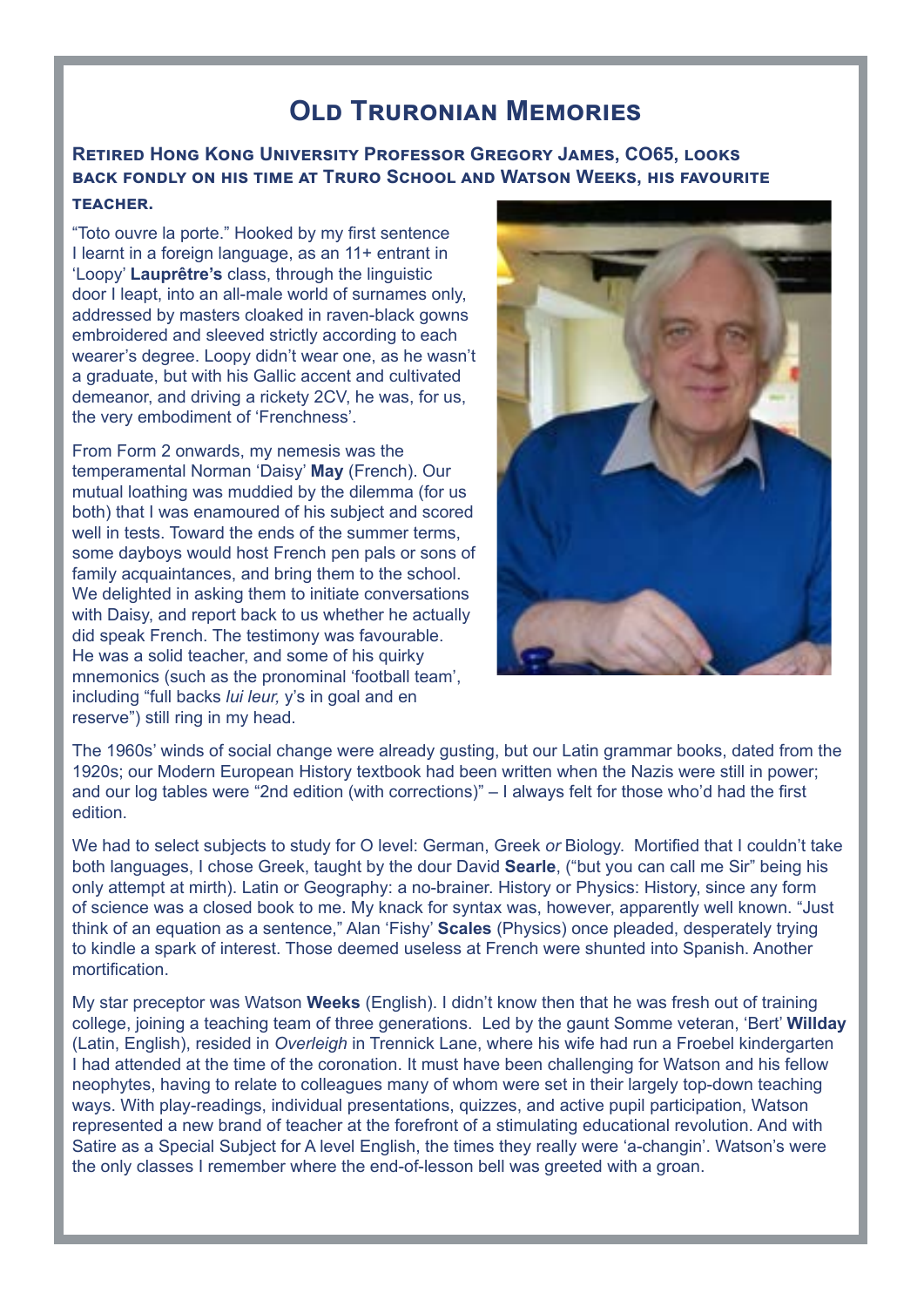When I was in the Sixth Form my family moved from the city, and I remained at the school as a [boarder. I was a prefect in Pentreve. One day, when one of our charges had absconded and had been](http://Memories - Gregory James CO65  “Toto ouvre la porte.” Hooked by this first sentence I learnt in a fo)  [picked up by the police in Taunton, the housemaster, the cynical Stephen 'Slotty'](http://Memories - Gregory James CO65  “Toto ouvre la porte.” Hooked by this first sentence I learnt in a fo) **Wicks** (English), told [me to go up on the train to collect him. I was given some cash for the fares, and on my return with the](http://Memories - Gregory James CO65  “Toto ouvre la porte.” Hooked by this first sentence I learnt in a fo)  fugitive I tendered the change, which I had taken care to have in multiple coins, hoping for a shilling, [or maybe even half a crown, for my assiduity. With a, "Thank you, off you go then," Slotty solemnly](http://Memories - Gregory James CO65  “Toto ouvre la porte.” Hooked by this first sentence I learnt in a fo)  [handed me a penny. As a friend observed, "Well, it could've been a ha'penny."](http://Memories - Gregory James CO65  “Toto ouvre la porte.” Hooked by this first sentence I learnt in a fo)

[We applied for university places through UCCA, but for course details we had to obtain individual](http://Memories - Gregory James CO65  “Toto ouvre la porte.” Hooked by this first sentence I learnt in a fo)  [brochures. Some were sent free, others were invoiced. Looking through the handbook for Modern](http://Memories - Gregory James CO65  “Toto ouvre la porte.” Hooked by this first sentence I learnt in a fo)  [Language courses, I noticed a footnote announcing an innovative one in French with Linguistics,](http://Memories - Gregory James CO65  “Toto ouvre la porte.” Hooked by this first sentence I learnt in a fo)  [starting the following year. My curiosity was piqued. I don't think many people ever paid for their](http://Memories - Gregory James CO65  “Toto ouvre la porte.” Hooked by this first sentence I learnt in a fo)  [invoiced brochures, but in this case, I didn't want to take any risk: a one-and-sixpenny postal order](http://Memories - Gregory James CO65  “Toto ouvre la porte.” Hooked by this first sentence I learnt in a fo)  [was a worthwhile investment. Eventually I received an unconditional offer. From then on, and much](http://Memories - Gregory James CO65  “Toto ouvre la porte.” Hooked by this first sentence I learnt in a fo)  to the irritation of the erudite Cyril 'Freddy' **Wilkes** [\(French, German\), I could coast along to A level,](http://Memories - Gregory James CO65  “Toto ouvre la porte.” Hooked by this first sentence I learnt in a fo)  [unconcerned about grades. Having classified me as 'not Oxbridge material' and, despite my regularly](http://Memories - Gregory James CO65  “Toto ouvre la porte.” Hooked by this first sentence I learnt in a fo)  [winning prizes for Latin, always critical of my interest more in the grammar than the literary merit](http://Memories - Gregory James CO65  “Toto ouvre la porte.” Hooked by this first sentence I learnt in a fo)  of classical texts, 'Jock' **Marshall** [\(Latin\) was visibly shocked when I told him of my offer – from](http://Memories - Gregory James CO65  “Toto ouvre la porte.” Hooked by this first sentence I learnt in a fo)  [Edinburgh!](http://Memories - Gregory James CO65  “Toto ouvre la porte.” Hooked by this first sentence I learnt in a fo)

[My Edinburgh days were academically idyllic, delving into the intricacies of numerous languages, with](http://Memories - Gregory James CO65  “Toto ouvre la porte.” Hooked by this first sentence I learnt in a fo)  [an intervening year spent immersed in the linguistic patchwork of Switzerland. After graduation and](http://Memories - Gregory James CO65  “Toto ouvre la porte.” Hooked by this first sentence I learnt in a fo)  [teacher-training, I joined VSO \(Voluntary Service Overseas\) and was posted to the Regional Institute](http://Memories - Gregory James CO65  “Toto ouvre la porte.” Hooked by this first sentence I learnt in a fo)  [of English in Bangalore. This was long before it became India's 'Silicon Valley' so there was no](http://Memories - Gregory James CO65  “Toto ouvre la porte.” Hooked by this first sentence I learnt in a fo)  [television, telephone calls to England had to be booked in advance, and a pint of beer at a toddy-shop](http://Memories - Gregory James CO65  “Toto ouvre la porte.” Hooked by this first sentence I learnt in a fo)  [cost half my daily pay. I took up Tamil.](http://Memories - Gregory James CO65  “Toto ouvre la porte.” Hooked by this first sentence I learnt in a fo)

[After India, I joined a UK-funded educational project in Iran, where I began Persian, eventually on](http://Memories - Gregory James CO65  “Toto ouvre la porte.” Hooked by this first sentence I learnt in a fo)  [occasion acting as an informal interpreter in the local court when British colleagues were up for traffic](http://Memories - Gregory James CO65  “Toto ouvre la porte.” Hooked by this first sentence I learnt in a fo)  [violations. After four years, and while awaiting transfer to a new college, I returned to Edinburgh for](http://Memories - Gregory James CO65  “Toto ouvre la porte.” Hooked by this first sentence I learnt in a fo)  [an advanced Persian course \(Me: "Professor, I want to be able to read the paper, not learn Hafez's](http://Memories - Gregory James CO65  “Toto ouvre la porte.” Hooked by this first sentence I learnt in a fo)  [ghazals." Him: "The news is fleeting. Hafez is for the soul."\). The revolution put paid to my plans,](http://Memories - Gregory James CO65  “Toto ouvre la porte.” Hooked by this first sentence I learnt in a fo)  [and later that year I secured a lectureship in Applied Linguistics at Exeter, where I remained for ten](http://Memories - Gregory James CO65  “Toto ouvre la porte.” Hooked by this first sentence I learnt in a fo)  [years. I also directed the Testamur in English Language and Literature \(a junior-year-abroad course](http://Memories - Gregory James CO65  “Toto ouvre la porte.” Hooked by this first sentence I learnt in a fo)  [for students of English in overseas universities\) – and each year, I invited Watson Weeks to come and](http://Memories - Gregory James CO65  “Toto ouvre la porte.” Hooked by this first sentence I learnt in a fo)  [give talks to the groups. He never disappointed. Thence, I went to Hong Kong, where, during two](http://Memories - Gregory James CO65  “Toto ouvre la porte.” Hooked by this first sentence I learnt in a fo)[years as a vice-principal at the Institute for Language in Education, I studied for the civil service's initial](http://Memories - Gregory James CO65  “Toto ouvre la porte.” Hooked by this first sentence I learnt in a fo)  [exams in Chinese – more for the concomitant salary bonus than any real hope of proficiency. And for](http://Memories - Gregory James CO65  “Toto ouvre la porte.” Hooked by this first sentence I learnt in a fo)  [the next two decades, I directed the Language Centre at the University of Science and Technology](http://Memories - Gregory James CO65  “Toto ouvre la porte.” Hooked by this first sentence I learnt in a fo)  [\(who would've thought?\), where I taught English, Rhetoric, and basic Latin and Greek, and slithered](http://Memories - Gregory James CO65  “Toto ouvre la porte.” Hooked by this first sentence I learnt in a fo)  [up the academic pole to a professorship. Once again, I invited Watson to share his expertise, to give](http://Memories - Gregory James CO65  “Toto ouvre la porte.” Hooked by this first sentence I learnt in a fo)  [some seminars and workshops to our staff. The time he spent with us in Hong Kong was eminently](http://Memories - Gregory James CO65  “Toto ouvre la porte.” Hooked by this first sentence I learnt in a fo)  [memorable. He had not lost his touch.](http://Memories - Gregory James CO65  “Toto ouvre la porte.” Hooked by this first sentence I learnt in a fo)

[When I left Truro School in 1965, the school community was overwhelmingly mono-cultural and mono](http://Memories - Gregory James CO65  “Toto ouvre la porte.” Hooked by this first sentence I learnt in a fo)[ethnic, although, under the stewardship of Derek](http://Memories - Gregory James CO65  “Toto ouvre la porte.” Hooked by this first sentence I learnt in a fo) **Burrell,** truly a man for his time, becoming little by [little more diverse. But the education I received prepared me for a life of indulging myself in language,](http://Memories - Gregory James CO65  “Toto ouvre la porte.” Hooked by this first sentence I learnt in a fo)  [languages, and multi-cultural experiences. I consider it a piece of inestimable good fortune to have](http://Memories - Gregory James CO65  “Toto ouvre la porte.” Hooked by this first sentence I learnt in a fo)  [been mentored by such masters of their craft as Truro's begowned tutors. Old-fashioned many of](http://Memories - Gregory James CO65  “Toto ouvre la porte.” Hooked by this first sentence I learnt in a fo)  [them may have been, even in their day, most were fine teachers, and I have tried in my own classes](http://Memories - Gregory James CO65  “Toto ouvre la porte.” Hooked by this first sentence I learnt in a fo)  [to emulate their standards. Now retired, and still living in Hong Kong, like the snare-drummer in](http://Memories - Gregory James CO65  “Toto ouvre la porte.” Hooked by this first sentence I learnt in a fo) *Bolero* [concentrating on maintaining a steady rhythm while all around the madness gets louder, I pass my](http://Memories - Gregory James CO65  “Toto ouvre la porte.” Hooked by this first sentence I learnt in a fo)  [time reading, writing and translating. La porte reste ouverte.](http://Memories - Gregory James CO65  “Toto ouvre la porte.” Hooked by this first sentence I learnt in a fo)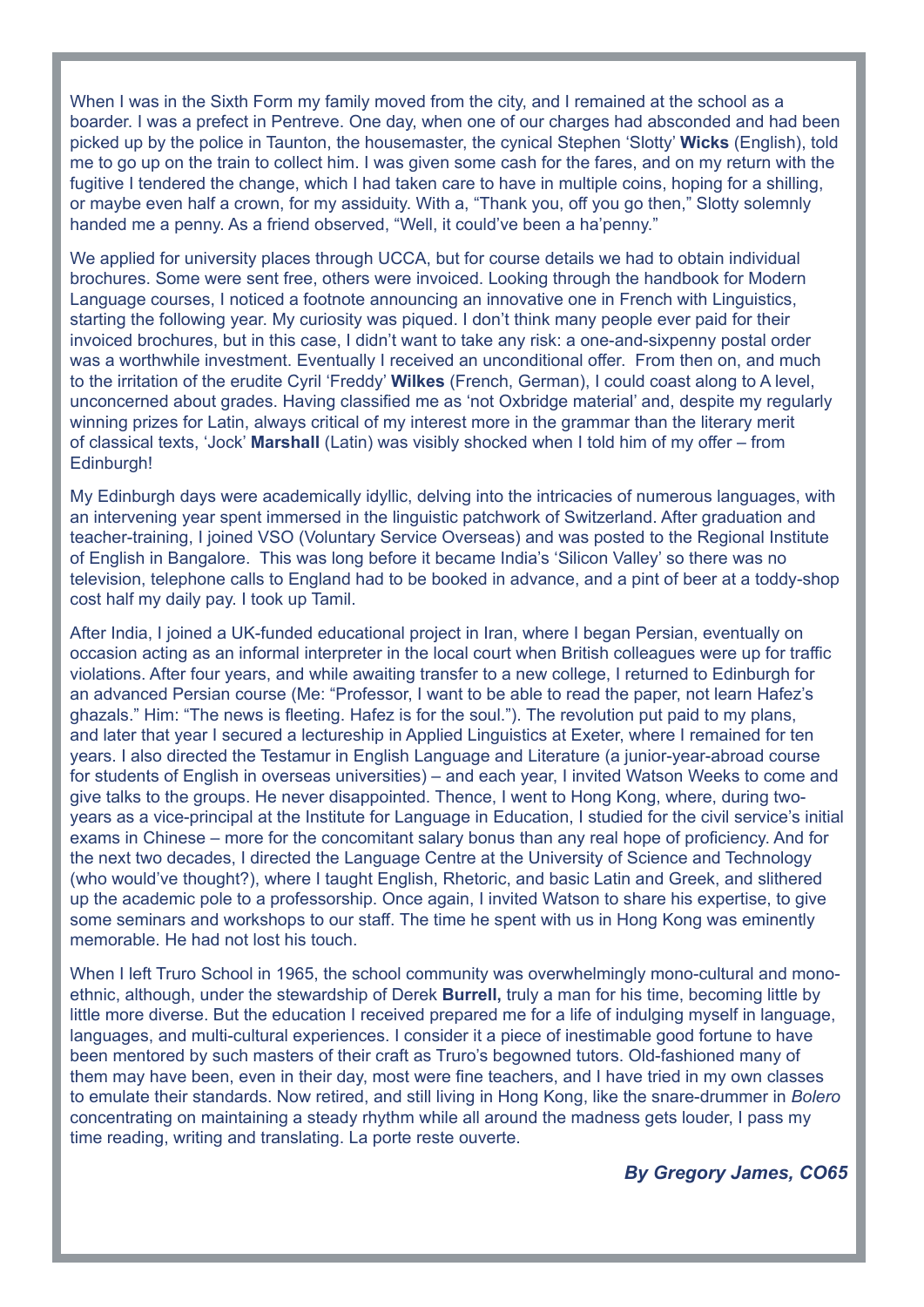### **View From The Chamber**

Have you read the forecast of a cliff edge in employment stats? We now enter a nerve-wracking time for Cornish businesses as we approach the end of furlough which the Government has said will end on 31st October. We are lobbying the Government to keep a very close eye on business groups' stats and employers' intentions because, frankly, it is unthinkable that the worse predictions can be allowed to happen. If one in three businesses made redundancies, that could be over 2 million people out of work on one day. The cost to Universal Credit, people's mental health, food banks and even, dare I mention it, social unrest would be unconscionable.



Cornwall Chamber of Commerce wants the Government to be more flexible about how it helps business owners and their colleagues post-October. I would like to see more decision-making put into the hands of employers so they can decide where and when furlough payments are made, perhaps devolved to and orchestrated at a local Chamber of Commerce level. The Government has now shown it can use technology to vary VAT rates according to geography, time of year, by sector and even time of day. This agility would revolutionise business planning. Imagine the impact on productivity in retail and hospitality businesses if a business could boost trade at slack times by offering 'Eat Out to Help Out' style discounts.

While we're on the subject of VAT, it has been said that one HMRC move that could be made now that tech advances allow, would be to scrap the business VAT threshold at c£85,000 turnover per annum and introduce a sliding scale. Some commentators reckon that this would have a phenomenal impact on micro-business productivity. What happens currently is that thousands of these tiny enterprises and one-woman and one-man bands, trade up to £85K then pull down the shutters till the next financial year because they don't want to register for VAT. If we want Cornwall & Scilly to be an all year-round destination for culinary, storm-watching, walking and cultural holidays, we need all of our wide range of services open during the winter. So, let's register all businesses for VAT and scrap the scary threshold.

The Covid crisis has acted as a catalyst for many changes in behaviour. The Government must stop acting in the same way that it has collected taxes and influenced business behaviour since the 19th Century. Technology allows it to be far more nimble for the 21st Century

By **Kim Conchie** Chief Executive Officer, Cornwall Chamber of Commerce & Foundation Trustee

**[CLICK HERE](https://www.cornwallchamber.co.uk/)** for the Cornwall Chamber of Commerce website

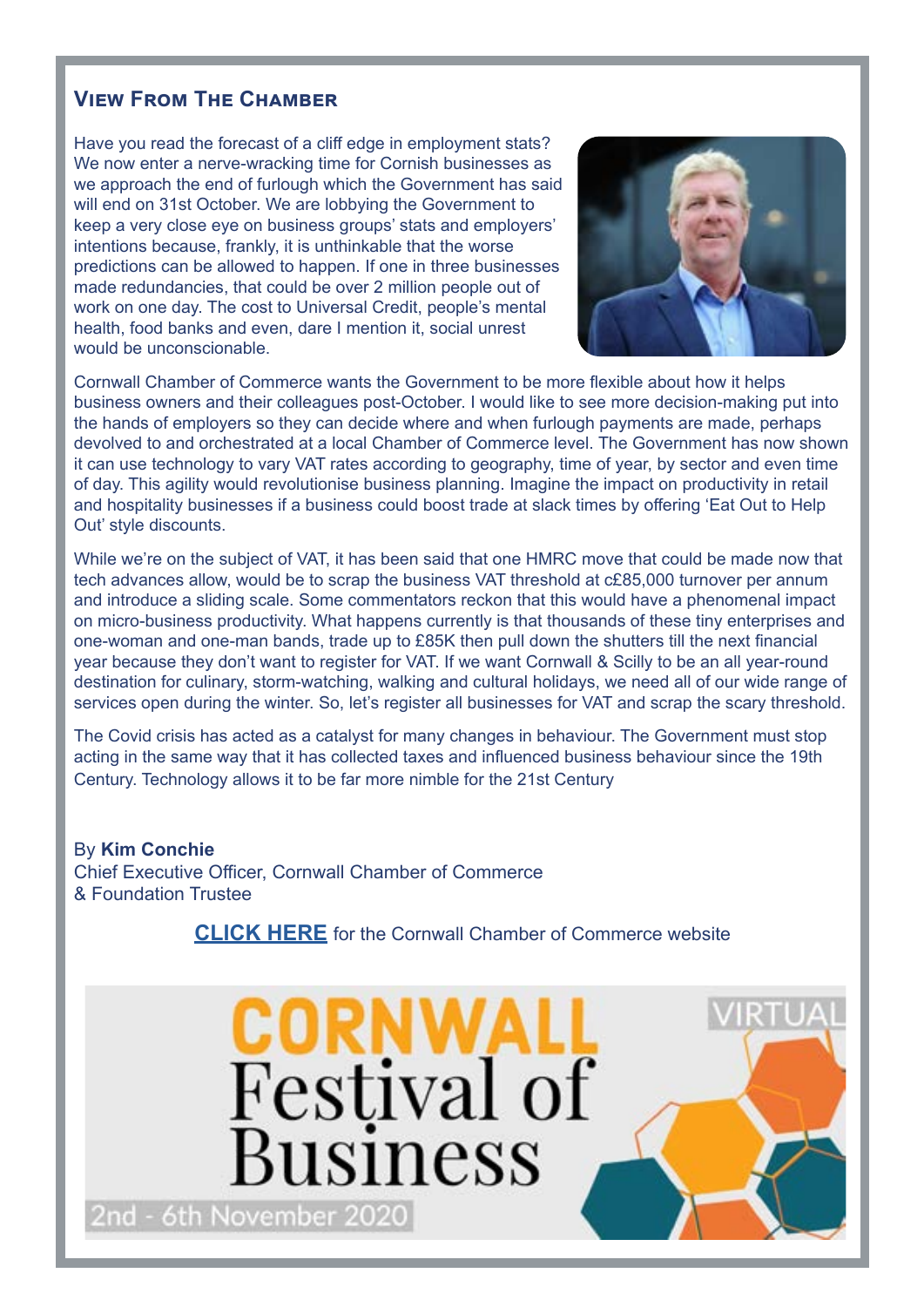## **Legacy Of Poppy Gamble (née Roberts) CO99**

### **Magical Journey**



Old Truronian Poppy Gamble was tragically taken from her family and friends on January 13th 2019 by secondary breast cancer at the age of only 37. She left behind her husband - Lee, and her two young sons Paddy and Ernie.

Just a few weeks after her death, Poppy's mum, Bridget Roberts, found the manuscript of *Magical Journey*, a children's book that Poppy had written and illustrated when she was just 12 years old.

Poppy's enchanting work was of such high quality that *Black Dog Books* immediately accepted it for publication with a launch date of Thursday 14th November 2020. Douglas Walker, of Black Dog Books, believes that *Magical Journey "is utterly captivating"* and that *"children will be enthralled by the beauty and simplicity of the language and illustrations."*

Bridget Roberts said: *"Poppy would be thrilled to think that her wonderful story will now give pleasure to countless children across the UK. She would be equally delighted to know that all proceeds from the sale of the book will go to support Penhaligon's Friends, that was set up in name of former Truro MP David Penhaligon* (a Cornish charity that supports bereaved children, young people and carers throughout the county) *and Secondary 1st* (raises funds to support vital research in the search for a cure for secondary breast cancer)*, two charities close to the hearts of everyone in the family."*



Poppy, whose family owned and ran the long-established department store, Roberts of Truro, was born and brought up in Cornwall, along with her sisters and dearest friends Amy and Annie. A talented actress, Poppy was educated at Tresliske, Truro High and Truro School, leaving the Duchy at 18 to train at the prestigious Bristol Old Vic Theatre School. Early success, critical acclaim and the prospect of fame and fortune as an accomplished actress were, nonetheless, unequal to the charm, magic and magnetism of Cornwall.

Returning home, Poppy launched a new career as a business woman – founding the distinctively stylish Opium Boutique Truro and enjoyed life with her husband and two sons.

Copies of *Magical Journey* are available for sale in Waterstones of Truro at £7.99. Alternatively, it can be ordered online at [https://www.waterstones.com/book/magical-journey/](https://www.waterstones.com/book/magical-journey/poppy-roberts//9781839521492 ) [poppy-roberts//9781839521492](https://www.waterstones.com/book/magical-journey/poppy-roberts//9781839521492 )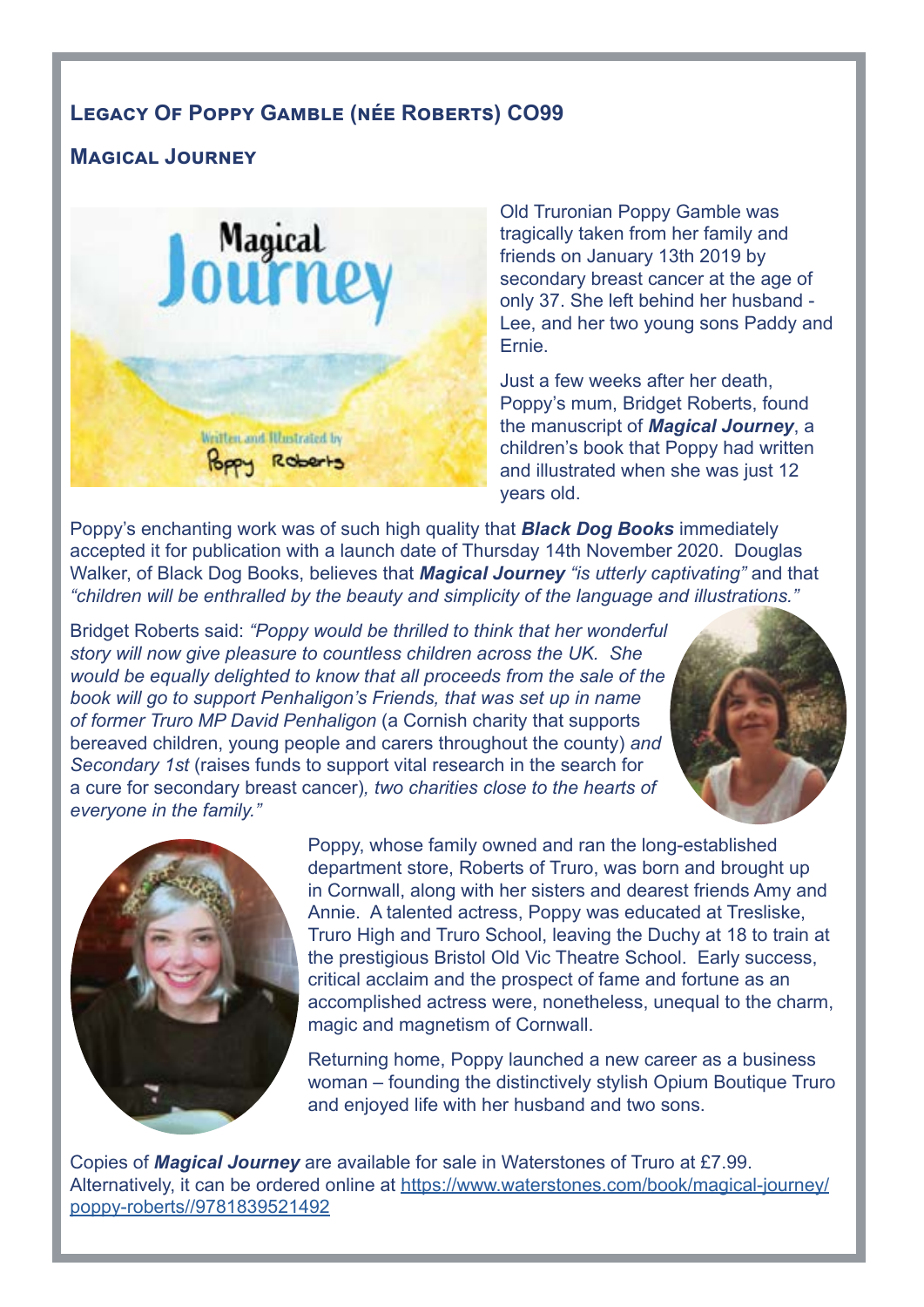# **FOND FAREWELL**

### **Peter Hugh Williams**

**29/06/1937 – 09/08/2020**

## **TS 1945 - 1955**

Peter passed away peacefully at the age of 83 from cancer.

Peter settled in Epsom, Surrey for over 50 years having moved from Cornwall to embark on his career as a chartered accountant for Phillips Electronics. For many years he was a proud member of the London Welsh Male Voice Choir.

Peter leaves wife Jean, children Robert and Sue and their spouses Alex and Mark along with grandchildren Tassy, Ben, Lucy and Sophie.

For many years Peter remained in touch with other Old Truronians from CO55, Ben **Luxon**, Brian **Cole** and David **Olds**.

He remained a very proud Cornishman until the end.

# **A CELEBRATION OF THE LIFE OF GUY DODD Event Postponed**



In the light of recent government announcements and after consulting with Helen Dodd and Guy's family, we have taken the decision to postpone this memorial celebration until the spring of 2021.

Guy's family believe that everyone's safety must be the first consideration. Head, Andy Johnson and Foundation Chairman, Graham Hooper feel that in order to celebrate the life of someone so dear to so many, in a way that is befitting, we must postpone until we are able to host an event which can be attended by all those wishing to share memories of such an important figure in the history of Truro School.

## **Please Register Your Interest To Attend**

If you have not already done so, and you wish to add your name to the guest list for next year, please email:

### **foundation@truroschool.com**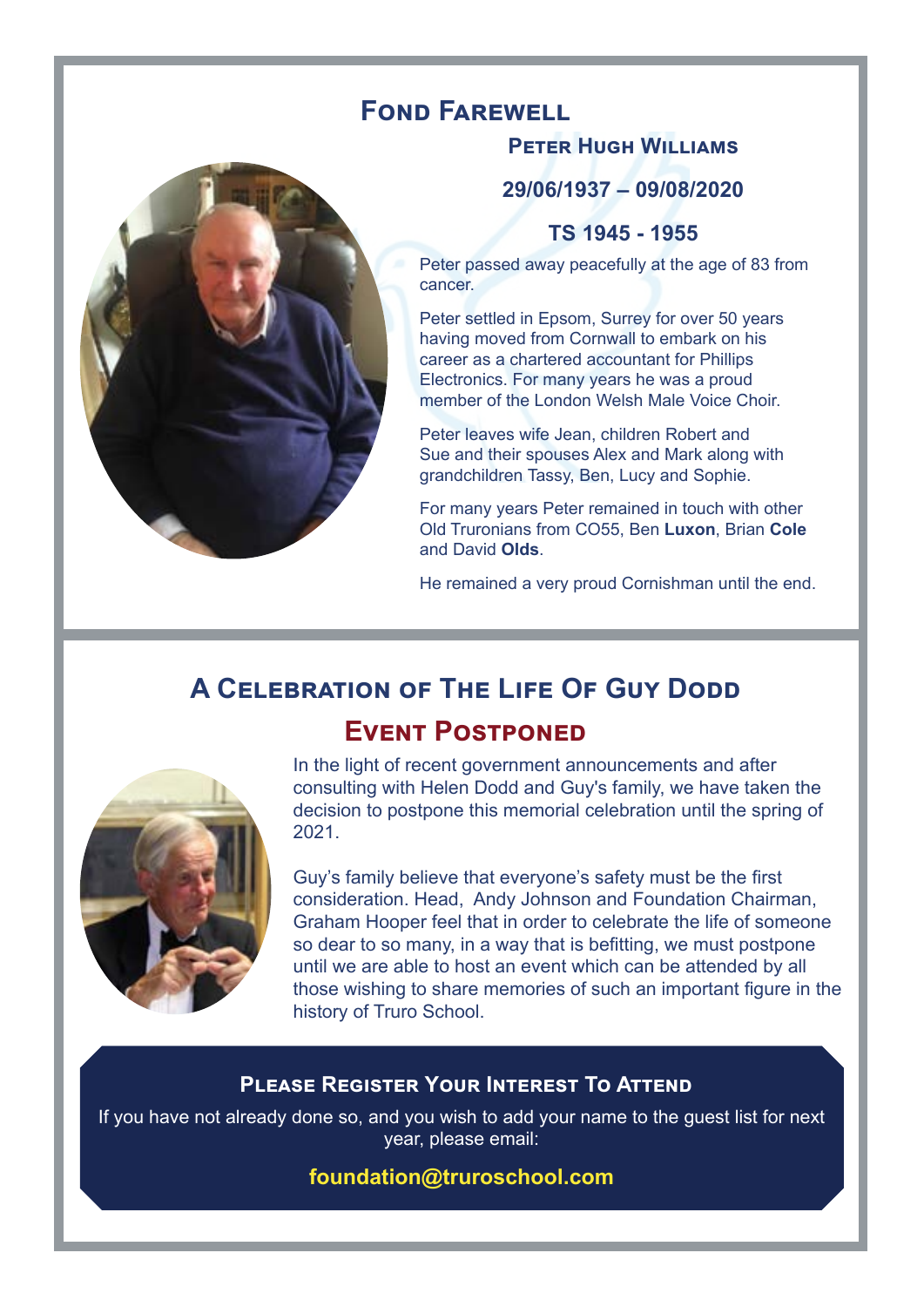## **Where Are They Now?**

Recently, I had the great pleasure of chatting with Maurice (Philip) **Scantlebury** CO46, who attended Truro School from 1938-1944. Maurice is an Old Truronian through and through and has been an involved member of the Association for a great many years, including as a TSA committee member and past Chairman. As one of our 'slightly more senior' Old Truronians, and as such, we talked about who from his cohort might still be with us.

I am delighted to say that Jo Wood, Researcher / Archivist has returned from furlough and following Maurice's direction, has managed to find an entry in the Christmas edition of the 1938 School magazine, listing those in form 3L (i) who began their journey at Truro School with Maurice all those years ago.

| Socialers.<br>BIZZIL H. E. C. IL<br>JL(0)<br>Chappel, F. P.<br>π<br>Colwell, A. J.<br>$GHLL$ 5. $H_1$<br>Glandinning, S. B. 3L(i).<br>Haydon, R. M. 3U(i).<br>Haydon, A. C. 3U(i).<br>Kernick, W. J. L.<br>Kirkland, J. H. 3L(i).<br>Kirkland, R. H. 31(f).<br>Lidekout, A 3L(i).<br>Maine, J. D. 31.0).<br>Manners, N. 3L(i).<br>Richards, E. T. E. 3L(i).<br>Symons, G. J. Il.<br>Trigger, A. A. 3L(i).<br>Venning, E. J. Sixth Arts.<br>Webb, G. R. L. | 15<br><b>SALVETE</b><br>Day Boys.<br>Baker, D. 31.(i).<br>Butcher, H. W. T. H.(i).<br>Coulthard, D. 3L(i).<br>Deeble, W. D. JL(i).<br>Harris, D. I.<br>Hicks, K. N. G. 3L(i).<br>Jose, M. R. L.<br>Knoebone, K. C. II.<br>Luke, W. G. 3L(i).<br>Olds, E. F. 3L(I).<br>Pascoe, G. D. 3L(i).<br>Pearce, W. N. 31.03.<br>Repper, C. H. 3L(i).<br>Scandebury, P. M. N. 3L(i).<br>Spargo, E. L. J. 3L(i).<br>Stephens, E. T. J. 3L(i).<br>Thomas, L. C. E. 3L(i).<br>Vivian, T. K. 3L(1).<br>Weaver, D. M. N. 31(i). |  |
|-----------------------------------------------------------------------------------------------------------------------------------------------------------------------------------------------------------------------------------------------------------------------------------------------------------------------------------------------------------------------------------------------------------------------------------------------------------|-----------------------------------------------------------------------------------------------------------------------------------------------------------------------------------------------------------------------------------------------------------------------------------------------------------------------------------------------------------------------------------------------------------------------------------------------------------------------------------------------------------------|--|
|                                                                                                                                                                                                                                                                                                                                                                                                                                                           | TRELISKE.                                                                                                                                                                                                                                                                                                                                                                                                                                                                                                       |  |
|                                                                                                                                                                                                                                                                                                                                                                                                                                                           | Our roll this term numbers thirty-eight, twenty-four boarders<br>and fourteen day boys. Eight boys went on to Big School and nine                                                                                                                                                                                                                                                                                                                                                                               |  |

Maurice would enjoy hearing from any of his contemporaries. Unfortunately, he does not use email, so if you would like to make contact, please email **tsa@turoschool.com** giving us permission to share your address and telephone number with Maurice and we will endeavour to reconnect you.

If you would like Jo to see if she can find anything in our Archives which might be of interest to you, please email: **jvw@truroschool.com** or **tsa@truroschool.com**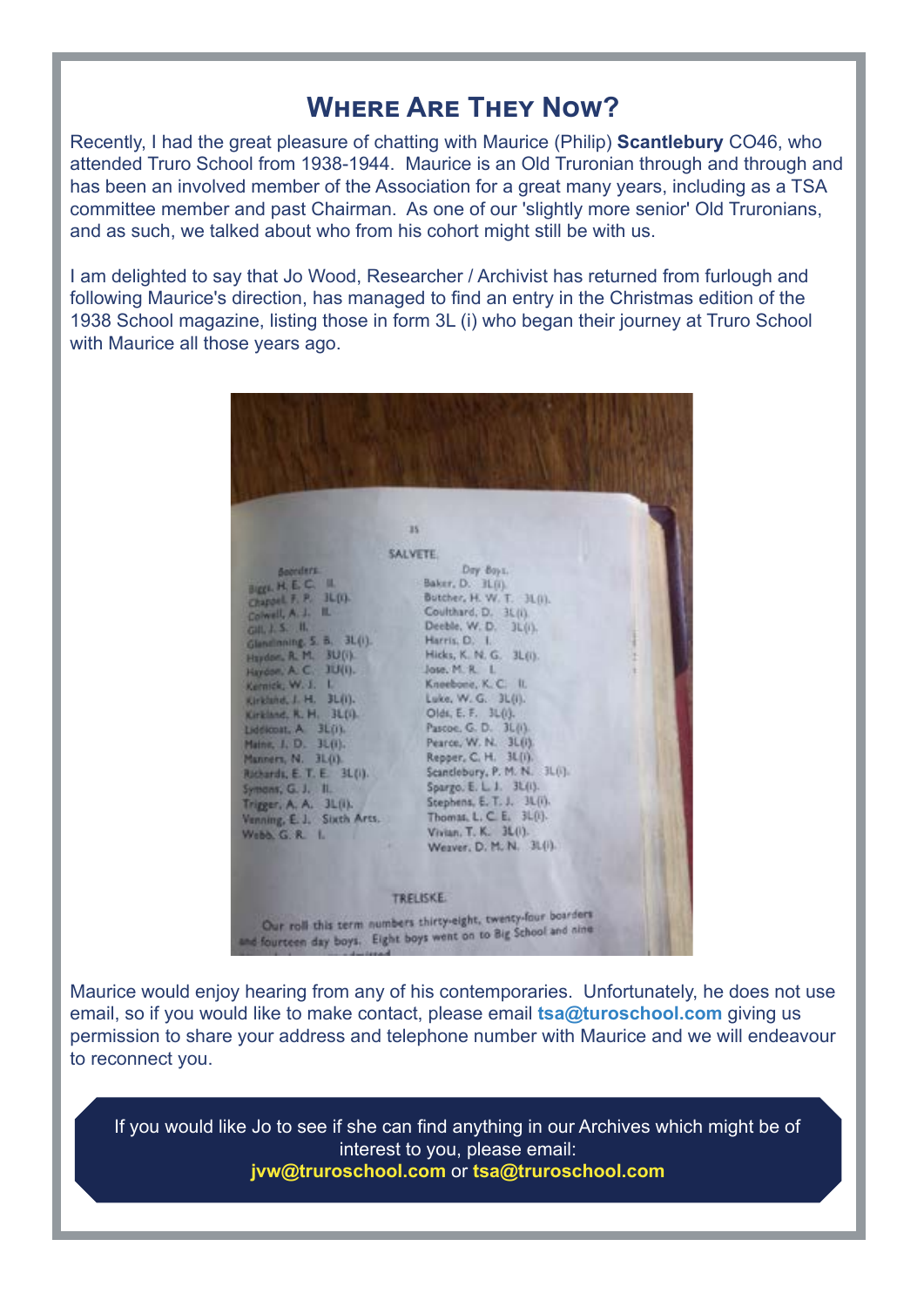## **School News**

#### **Meet The Truro School Therapy Dogs - Bumble & Maverick**





Last year Truro School welcomed two new furry part-time members of staff.

School dogs Bumble and Maverick have become well-loved members of the Truro School community, often seen around school.

The aim of having the dogs is for them to be able to assist children who have special education needs, suffer bereavement or who are upset and find themselves in need of a little calm, comfort and space before being able to tell an adult what has upset them. They might even listen to children read which can help to improve confidence.

The children are able to pat and play under strict supervision at certain times of the day. They are also taught how to behave when with them and how to be safe around dogs in general.

Bumble's home is with Lizzie Flowers (Learning Support Teacher) who gave us an update on Bumble's progress and how he has been coping during lockdown:



*"He is all grown up now. He misses everyone at school, and social distancing has been hard for him as he expects everyone he sees to want to stroke him. He loves children and misses the school children a great deal.*

*Bumble loves to fall asleep being stroked. His latest trick is when we say "knee" he comes up, puts his chin on your knee, and looks at you with puppy dog eyes.* 

*During lockdown we had a 'Snap and Chat' group, where we shared pictures and stories about pets. At school last year we had a 'Walk and Talk With Bumble' at lunchtimes, where students could take him around the grounds and practise his tricks.*

*He is great at home - he acts like a hoover and eats anything we drop. He was brilliant during lockdown and kept us all sane. Luckily, he was old enough to go on long walks with us every day and has become an excellent swimmer too.*

*Bumble has tried dog agility and is ready to take the exam for his silver award in obedience. The best bit about Bumble is his 'waggyness'. He wags his whole body when I arrive home, and it's adorable."*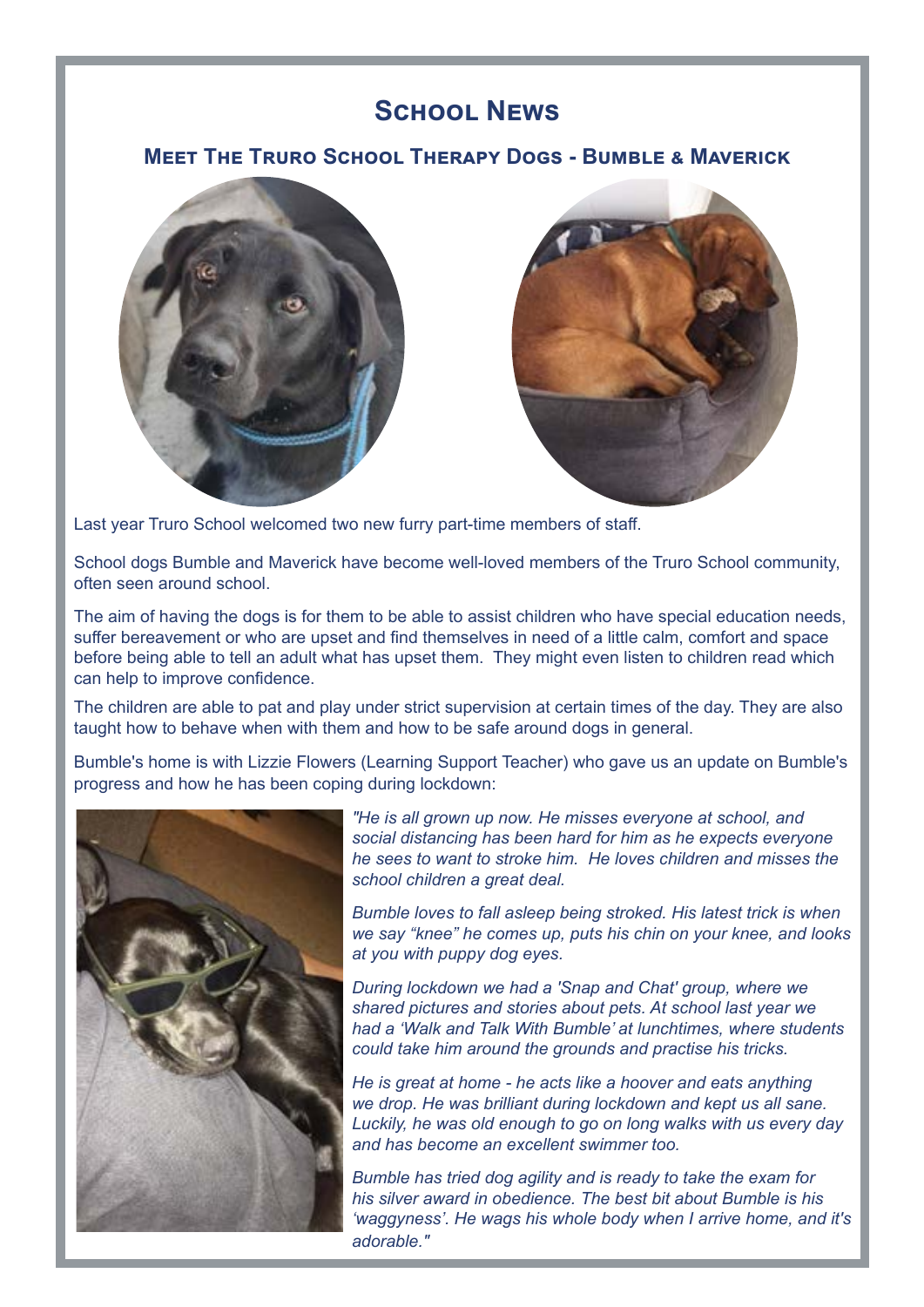Maverick has had a great summer and has been enjoying many adventures with his owners Vicky and Mike Cucknell. Mike is the Outdoor Pursuits Coordinator at Truro School so naturally Maverick enjoys the outdoor life; camping, paddle-boarding, sailing and coastal path exploring. He is a true adventure dog and often hops into the campervan before Vicky and Mike have had chance to pack, excited for the next journey.



Vicky told us a little more about Maverick: *"We are so delighted to look after Maverick and be able to enjoy the privilege of sharing him with our school and home communities. He just loves people and adventures, especially the D of E and Ten Tors training weekends. He loves all the attention from the children and of course all the cuddles."*

*"Maverick has been such a huge asset to our family, and we are so delighted to have made the decision to get a dog. My nieces commented this summer, 'if Maverick was a human and had a profession…he would be in a caring role.'* 



*Maverick just loves children. We are blessed to have large families with lots of children of all ages and they love hanging out together. We also live in a great place with lots of lovely neighbours' children who often ask if Maverick can come out to play. They have really enjoyed having the opportunity to play with Maverick in the garden as a break from home school during lockdown times."*

*"Maverick loves people, cuddles and ball throwing. He loves his home and likes nothing better than to get back after a trip and relax in the garden, bathing in the sunshine or playing with his toys. He has an absolute obsession with bouncy balls, so there is always one nearby.*

*There is nothing like coming home to a gorgeous dog who is permanently thrilled to see you. Unconditional love, devotion and loyalty is always there. He is part of our family and we love him to bits."*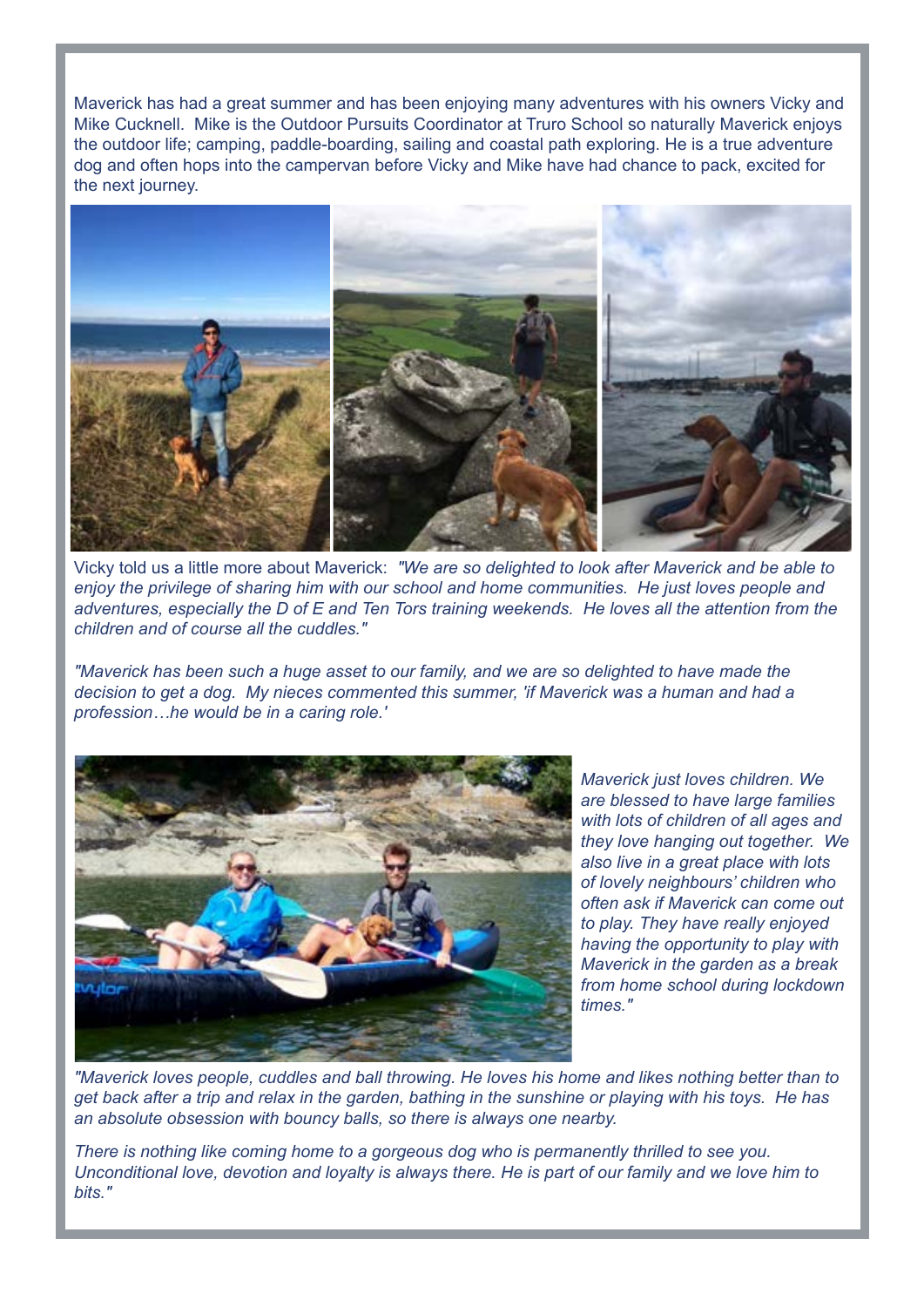



#### **INGREDIENTS**

- 1 large onion
- 4 cloves garlic

Oil for frying

2 x 500 g cartons passata

2 generous tablespoons tomato puree

1 teaspoon sugar

Salt and freshly ground black pepper

4 chicken breasts

- 1 x 30 g pack fresh basil
- 2 x balls fresh mozzarella
- 50 75 g parmesan

### **Maria's Recipe**

### **Chicken Parmigiana**

#### **Method**

- 1. Peel and finely slice the onion.
- 2. Heat 2 tablespoons oil in a wide sauté pan and fry the onion until beginning to soften.
- 3. Peel and crush the garlic then add to the onion and cook for a further few minutes taking care not to let the garlic brown or burn.
- 4. Add the passata and tomato puree then add the sugar and season well with salt and pepper.
- 5. Bring to a gentle simmer and cook for 20 30 minutes until thickened, stirring from time to time.
- 6. Meanwhile split the chicken breasts in half horizontally and season each side well with salt and pepper.
- 7. Heat a little more oil in a frying pan and sauté  $2 3$ pieces at a time until both sides of the chicken breast are golden. Remove the pieces to a plate between batches.
- 8. Wash and dry the basil and remove the tough woody stems. Pick off the leaves and shred (chiffonade) finely.
- 9. Drain the mozzarella and tear each ball into small pieces.
- 10.Finely grate the parmesan.
- 11. When the sauce is very thick, spread half over the base of a shallow ovenproof dish.

### **ENJOY!**

# **<https://truroschoolcookery.com/>**

Don't forget to send your photos. **tsa@truroschool.com** 

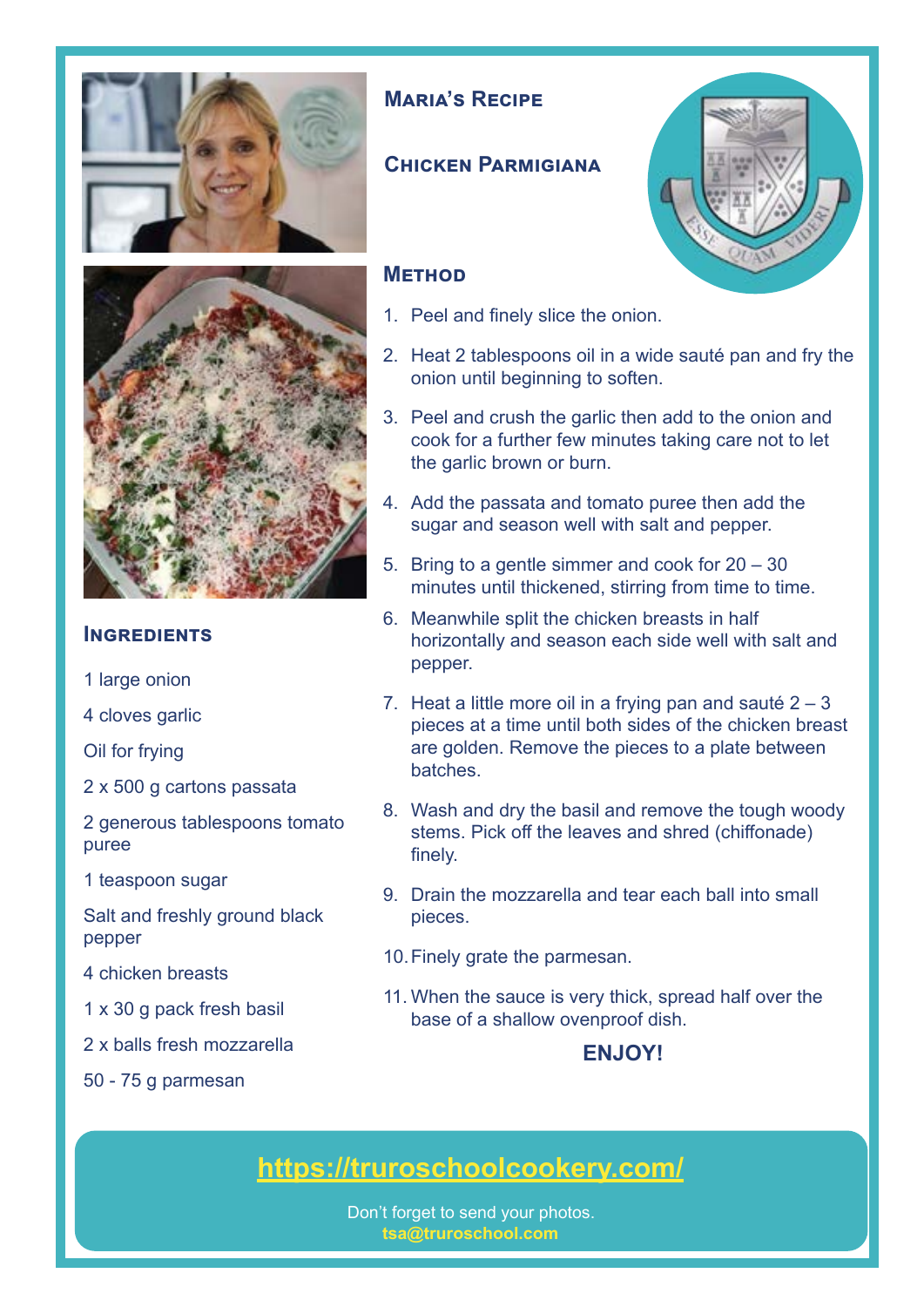## **2020-2021 Head Girl and Head Boy**





**Jenny** and **Isaac** begin their Head Girl and Head Boy roles for the academic year 2020-21 along with their Senior Prefect team:

Deputy Head Girl: **Holly** Deputy Head Boy: **Monty**

|                  | <b>SENIOR PREFECTS</b> |              |      |
|------------------|------------------------|--------------|------|
| <b>Amber</b>     | <b>Benjy</b>           | Jenna        | Zoe. |
| <b>Alfie</b>     | <b>Ellie</b>           | <b>Henry</b> | Matt |
| <b>Charlotte</b> | <b>Cameron</b>         | Lucy         |      |

# **HEADS OF BOARDING**<br>Trennick: Trevor

**Malvern:** Stephanie



Read more about **Jenny** and **Isaac**: **[CLICK HERE](https://www.truroschool.com/latest-news/introducing-the-new-head-girl-and-head-boy/?fbclid=IwAR0dab9CITVBptqcWPqefRfXmDKWGYUKWFX5vQrX_vxaoo4LQozLMgaSyyU)**: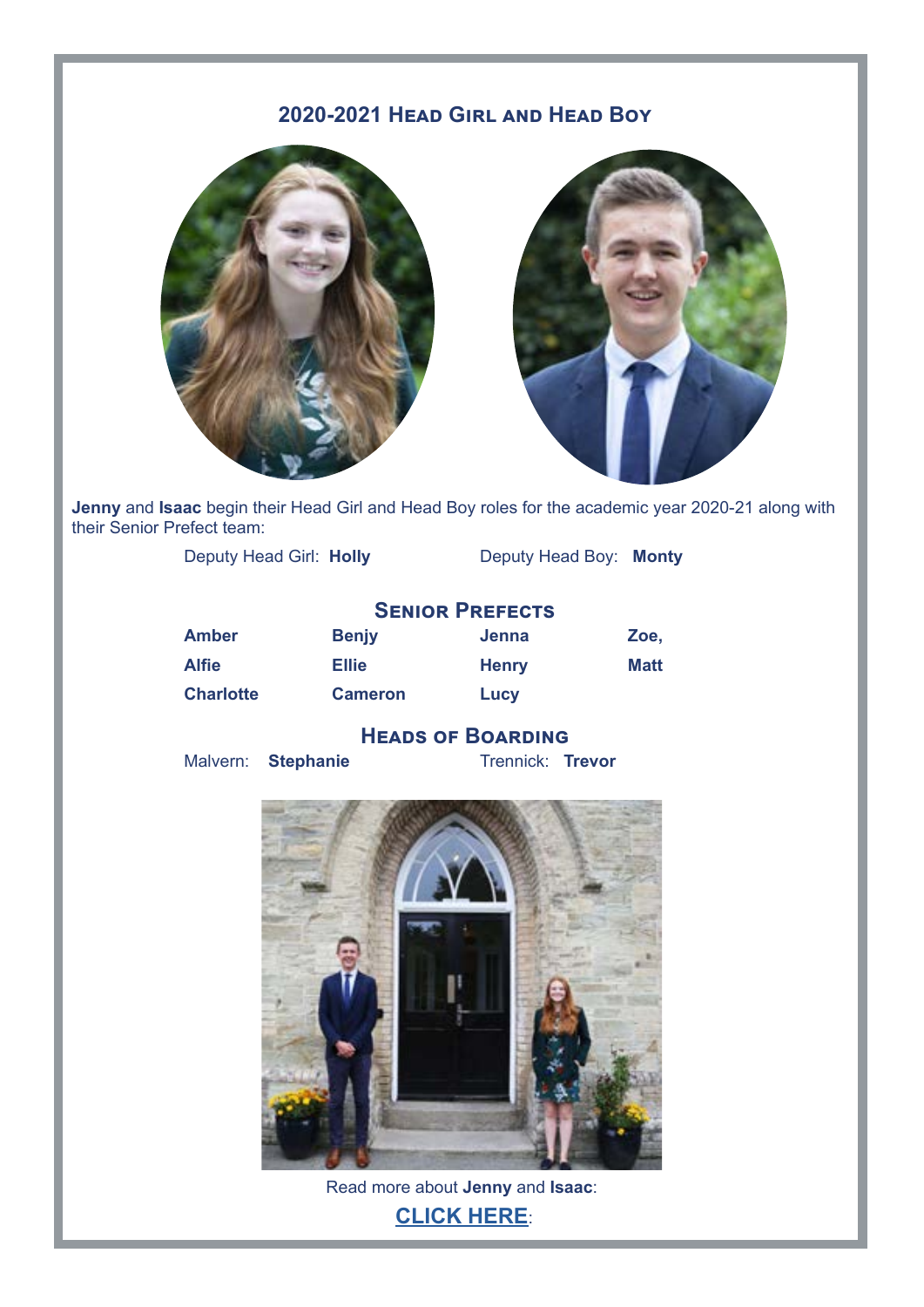#### **Summer Sailing – Sixth Form**

Many activities have been suspended since the start of the pandemic, but as soon as sailing was back on the cards in the summer, students Finn and William were back out on the water doing what they love.

During the holidays, Windsurfer Finn went to Silvaplana, Switzerland for the IQ foil European championships, a lake 2000m high surrounded by towering mountains. Finn completed a five-day warmup event before going into the Europeans, which will be his first senior event on the IQ foil, the new Olympic class for 2024, meaning the competition was extremely tough.

Finn commented: *"It was exciting racing, with big crashes and close calls. I managed to win the youth class to become the first IQ foil Youth European champion and I also came 26th in the seniors. Overall, it was a great event with lots of learning and I'm looking forward to seeing what the future brings."*



Meanwhile William celebrated sailing successes, qualifying as an RYA Dinghy Instructor, a major building block for many routes through the RYA system. He also completed a week of intensive Laser coaching combined with Foiling, and raced in a three-day UKLA (UK Laser Association) Nationals in his Laser radial class.

William has been encouraged from comments by his senior coaches and is looking forward to competing in further races including the postponed RYA Youth Nationals, in October.



Dan Sanderson, Director of Sport commented: "*We are always keen to celebrate all of our pupils' achievements and these two boys are great examples of Truro School spirit. Finn has also won a bronze medal at the junior Olympics and it is fantastic to see him achieve at such a high level, in what is a fast paced and action-packed sport. Will is an extremely keen sailor and it has been great watching his coaching talents blossom. With part of his C-Tech studies being aligned with the coaching of others, Will is a prime example of taking classroom learning into an environment where he can share his passions. We are proud of both young men and I am sure that there will be more positive news from them throughout the year."*

#### **2020-2021 Sports Fixtures:**

Unfortunately, these are on hold at present for safety reasons. Of course we will let you know as soon as they resume,

Please send us photos and stories of any social distancing outdoor adventures you have enjoyed this summer. Email: **tsa@truroschool.com**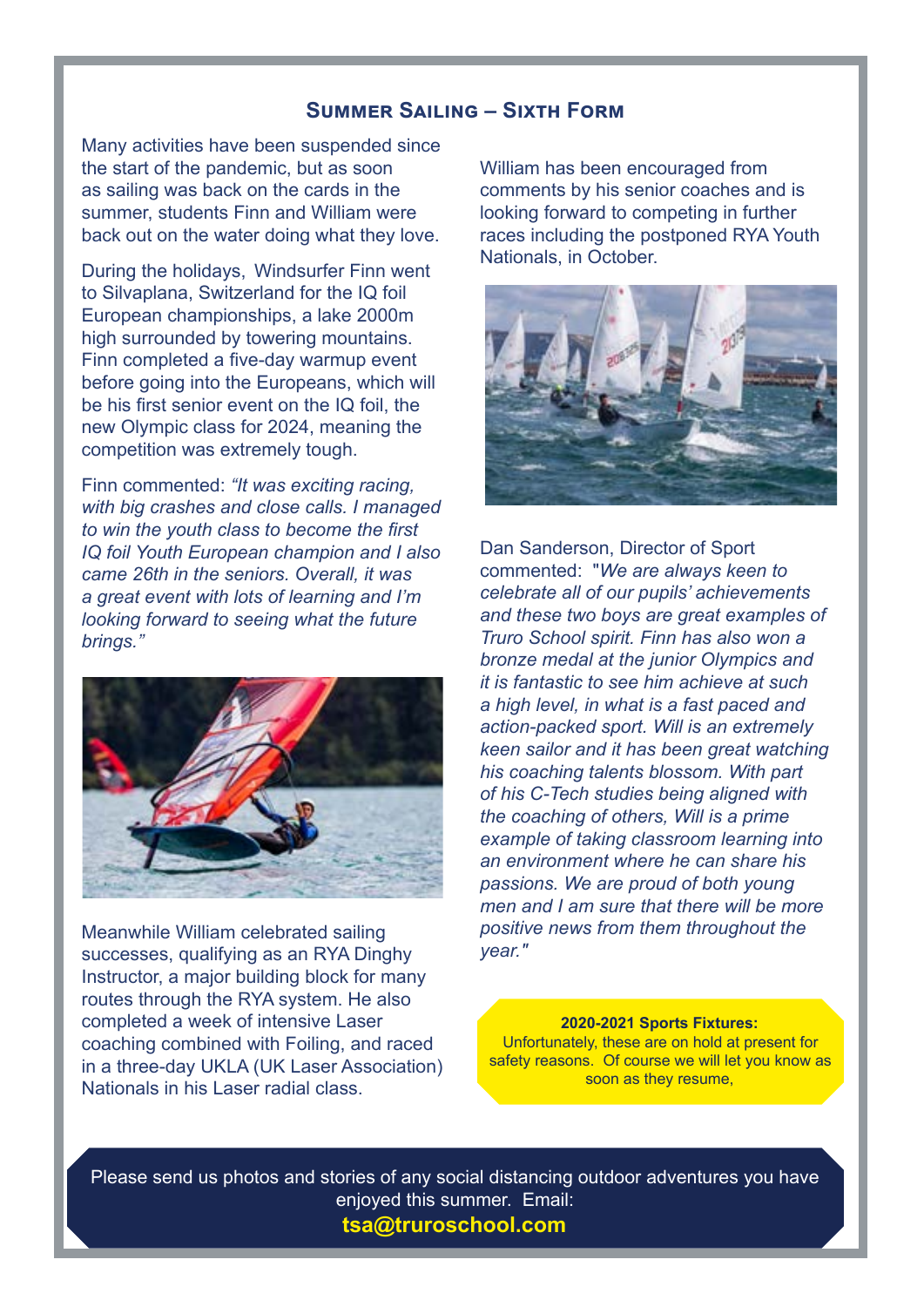# **Truro School Connected**

## **a network for life...**

Truro School Connected aims to provide a lifelong networking community consisting of Sixth Form students, Old Truronians, and current and former members of the Truro School Community to assist with careers advice, guidance, work placement opportunities and networking links.

**a network for life...** extending beyond school - one that not only helps our Sixth Form but also enables our younger alumni to access contacts across the globe who can, in partnership with Truro School, assist and advise with future career planning.

**Our network for life...** programme has many facets – for example our younger alumni continue to seek advice and mentoring from members of Truro School Connected but can also offer advice about their experiences of university to Sixth Form students about to make their first big decision.

# **Get involved...**

We appreciate that not everybody can visit the school to chat to our students about their career but there are other important ways that you can get involved. Perhaps you could offer to assist our careers team by:

- Reviewing CV's.
- Conducting mock interviews.
- Hosting a table at one of our business lunches (remotely).
- Attending post 18 options days.
- Become a delegate at our Careers Convention.
- Present at our lecture series.
- Offer work experience or an internship.

Or just chat with a student and explain what your role entails by coming to one of our TS Connected social events.

If you can help, or would like to receive help and guidance yourself, in any way, big or small, please complete the online form.

# **CLICK HERE**

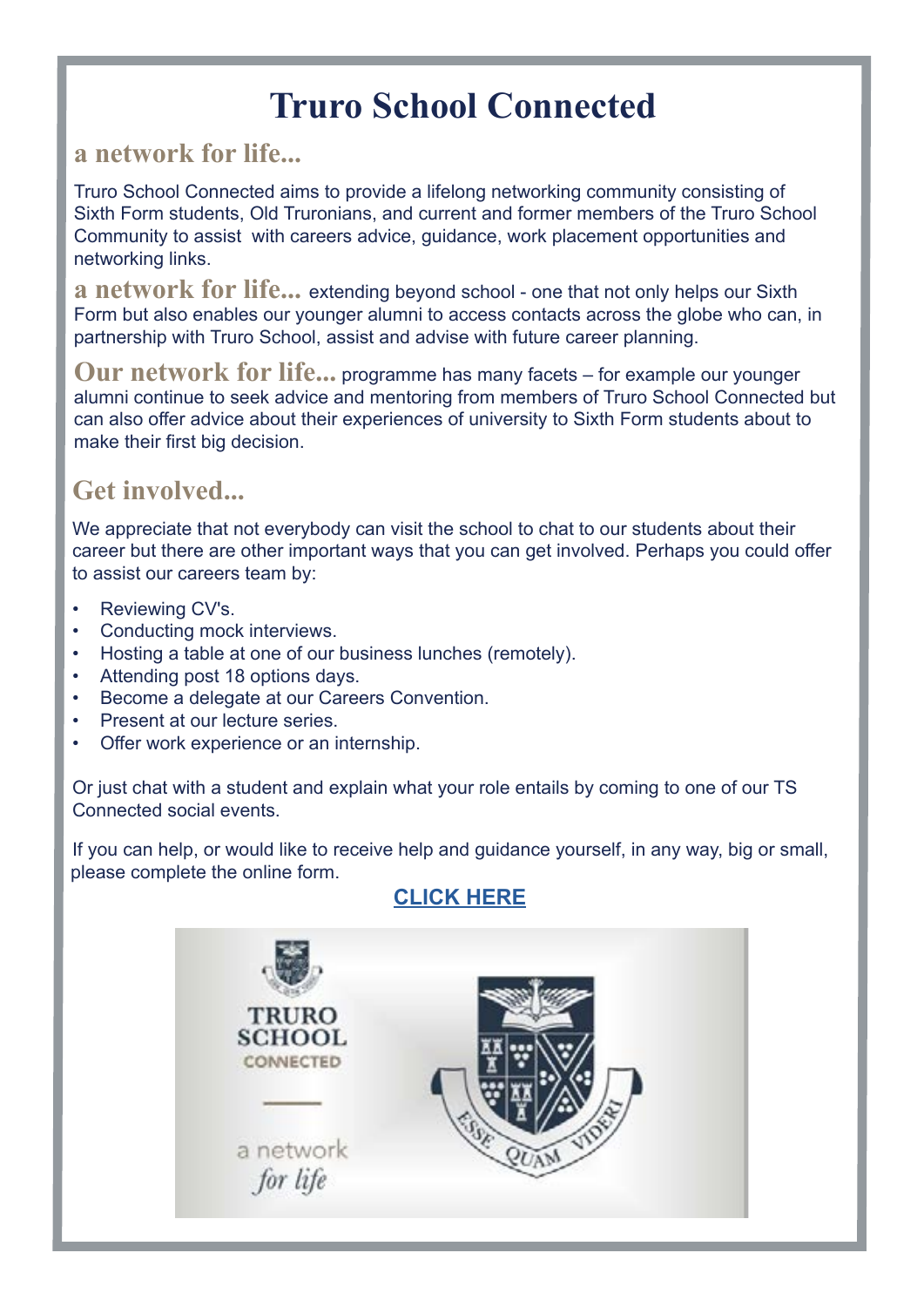# **Old Truronian Memorabilia**

**Commemorate Truro School and support the Foundaton with memorabilia and celebratory gifts.**



#### **140th Anniversary Mug**

Commemorating Truro School's 140th Anniversary (2020). Guilded mug with school shield on one side and image of main school building on the other.

**£15.00 + £3.95 p&p**

**School Tie** Traditional Truro School Association tie.

**£15.00 + £3.95 p&p**



**100% of profits, are donated to Truro School Foundation.** 

**The aim of Truro School Foundation is to raise funds to award bursary places to deserving children whose family circumstances preclude them from accessing a Truro School education.**

**A Gift For Life**



#### **Crystal Paperweight**

5 cm crystal cube has the Truro School shield image within. Presented in a beautiful silk lined gift box.

#### **£15.00 + £3.95 p&p**

# Enameled cufflinks depicting the

Truro School shield. Presented in a beautiful, velvet gift box.

**CUFFLINKS** 

**£15.00 + £3.95 p&p**





**TRURO SCHOOL FOUNDATION** 

**To Purchase Items: Email: tsa@trurschool.com OR Telephone: 01872 246094**

**NB: Post & packaging charges may vary if purchasing mulitple items.**